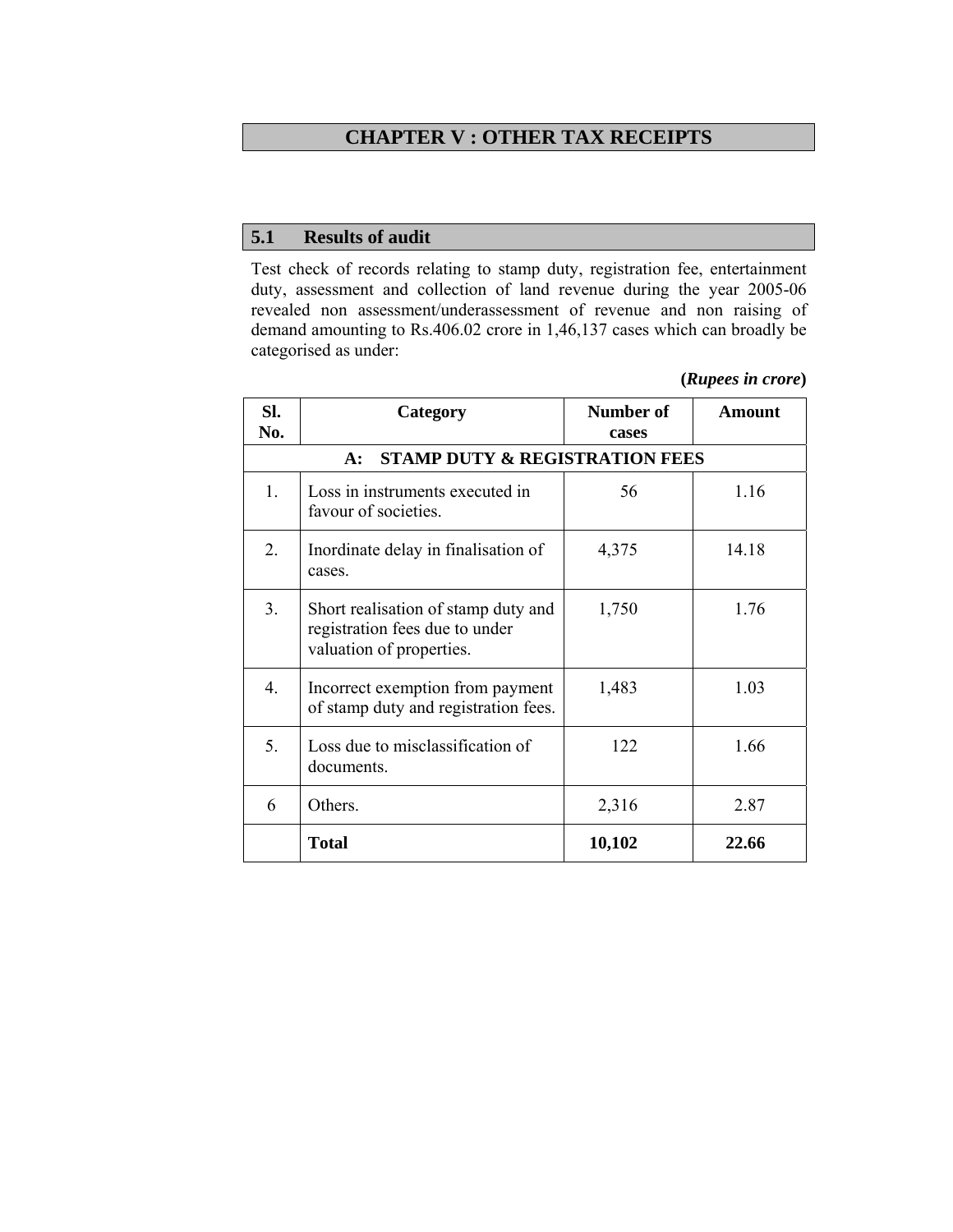$\mathcal{L}_\text{max}$  and the contract of the contract of the contract of the contract of the contract of the contract of

| <b>ENTERTAINMENT DUTY</b><br>B: |                                                                                      |          |        |  |
|---------------------------------|--------------------------------------------------------------------------------------|----------|--------|--|
| 1.                              | Non recovery of entertainment<br>duty.                                               | 228      | 0.86   |  |
| 2.                              | Evasion of entertainment duty due<br>to non accountal of tickets                     | 156      | 0.03   |  |
| 3.                              | Non /Short deposit of<br>entertainment duty by the<br>proprietors of VCR's and VCP's | 528      | 0.16   |  |
| $\overline{4}$ .                | Incorrect exemption from payment<br>of entertainment duty.                           | 34       | 0.02   |  |
| 5                               | Others                                                                               | 150      | 0.29   |  |
|                                 | <b>Total</b>                                                                         | 1,096    | 1.36   |  |
| <b>LAND REVENUE</b><br>C:       |                                                                                      |          |        |  |
| 1.                              | Non registration of revenue<br>recovery certificates.                                | 5,838    | 66.48  |  |
| 2.                              | Non-realisation of process<br>expenses                                               | 5,057    | 27.32  |  |
| 3.                              | Non raising of demands of<br>diversion rent premium and<br>fine/penalty              | 22,081   | 7.17   |  |
| $\overline{4}$ .                | Loss of revenue due to non<br>disposal of attached properties.                       | 60       | 0.25   |  |
| 5                               | Non-levy of <i>panchayat</i> cess                                                    | 628      | 0.87   |  |
| 6                               | Others                                                                               | 1,01,275 | 279.91 |  |
|                                 | <b>Total</b>                                                                         | 1,34,939 | 382.00 |  |
|                                 | <b>Grand Total</b>                                                                   | 1,46,137 | 406.02 |  |

During the year 2005-06, the Department accepted underassessment of tax of Rs.340.55 crore involving 1,02,525 cases of which 1,01,622 cases involving Rs.339.17 crore was pointed out in audit during 2005-06 and rest in earlier years. An amount of Rs.0.77 crore had been recovered in 664 cases.

A few illustrative cases involving Rs.7.58 crore are mentioned in this chapter.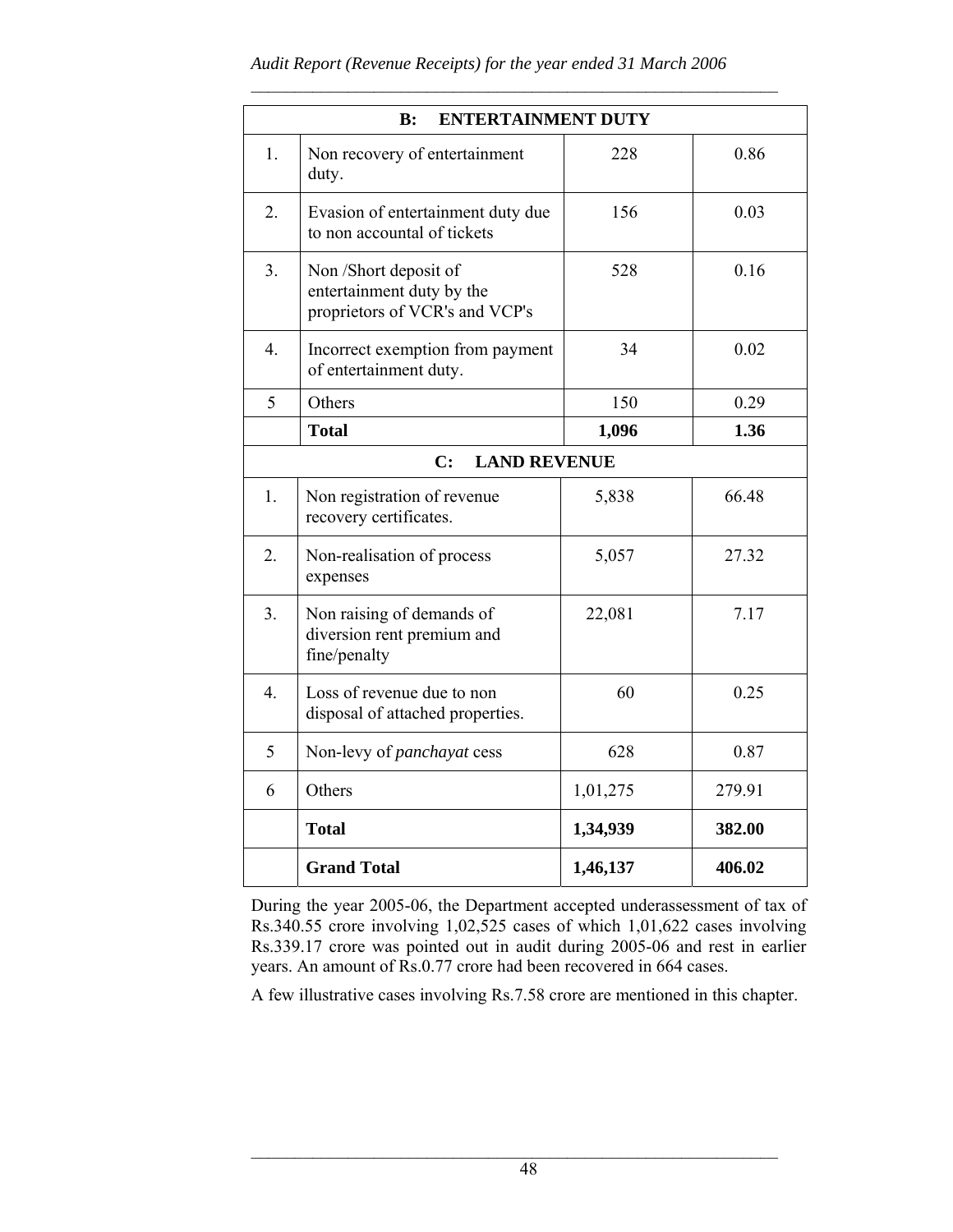# **A- STAMP DUTY AND REGISTRATION FEE**

 $\mathcal{L}_\text{max}$  and the contract of the contract of the contract of the contract of the contract of the contract of

#### **5.2 Non realisation of revenue on instruments executed by/in favour of co-operative housing societies**

As per Government notification of 24 October 1980, instruments executed in favour of primary co-operative housing societies (societies) for acquisition of land for housing purpose are exempted from payment of stamp duty. Department directed in August 2001 to review all such cases where the societies were granted exemption from payment of duty on conveyance deeds and later on the land was used for a purpose other than housing for its members. In all such cases, stamp duty and registration fees which were exempted at the time of purchase of such land were to be recovered.

Test check of records of five sub registrar offices<sup>1</sup> (SRs) between June 2004 and December 2005 revealed non realisation of revenue of Rs.79.36 lakh in 68 instruments executed by or in favour of societies as under

 $5.2.1$  In four instruments<sup>2</sup> valued at Rs.64.12 lakh, there was no mention of purchase of land for housing purpose. However, exemption from payment of stamp duty and registration fee of Rs.7.19 lakh was given, treating the purpose as housing.

*5.2.2* Land valued at Rs.6.62 crore purchased between July 1982 and March 2004 for housing purposes through 64 instruments was not utilised for housing purpose of the members of the societies and was subsequently disposed off between April 2003 and March 2005 to persons other than members of societies/ builders/individuals. Exemption of stamp duty and registration fee of Rs.72.17 lakh granted at the time of purchase therefore, became recoverable. However, action to recover the amount was not taken.

 The matter was reported to the Inspector General Registration (IGR) and Government between September 2005 and April 2006. IGR intimated in January and July 2006 that 10 cases were decided and disposal of 58 cases was in progress. Final reply about recovery and disposal of cases is awaited (January 2007).

#### **5.3 Non reimbursement of stamp duty and registration fee**

According to the Government notification dated 1 September 1989, stamp duty and registration fee leviable on lease/sale deeds, executed to acquire land in favour of member of a family displaced on account of Narmada Valley development projects (NVDP) is to be reimbursed by the Narmada Valley Development Authority (NVDA) within one month from the date of registration of documents.

 *1 Bhopal, Gwalior, Indore, Jabalpur, Ujjain* 

 $\overline{2}$ *Three instruments in Jabalpur and one in Indore*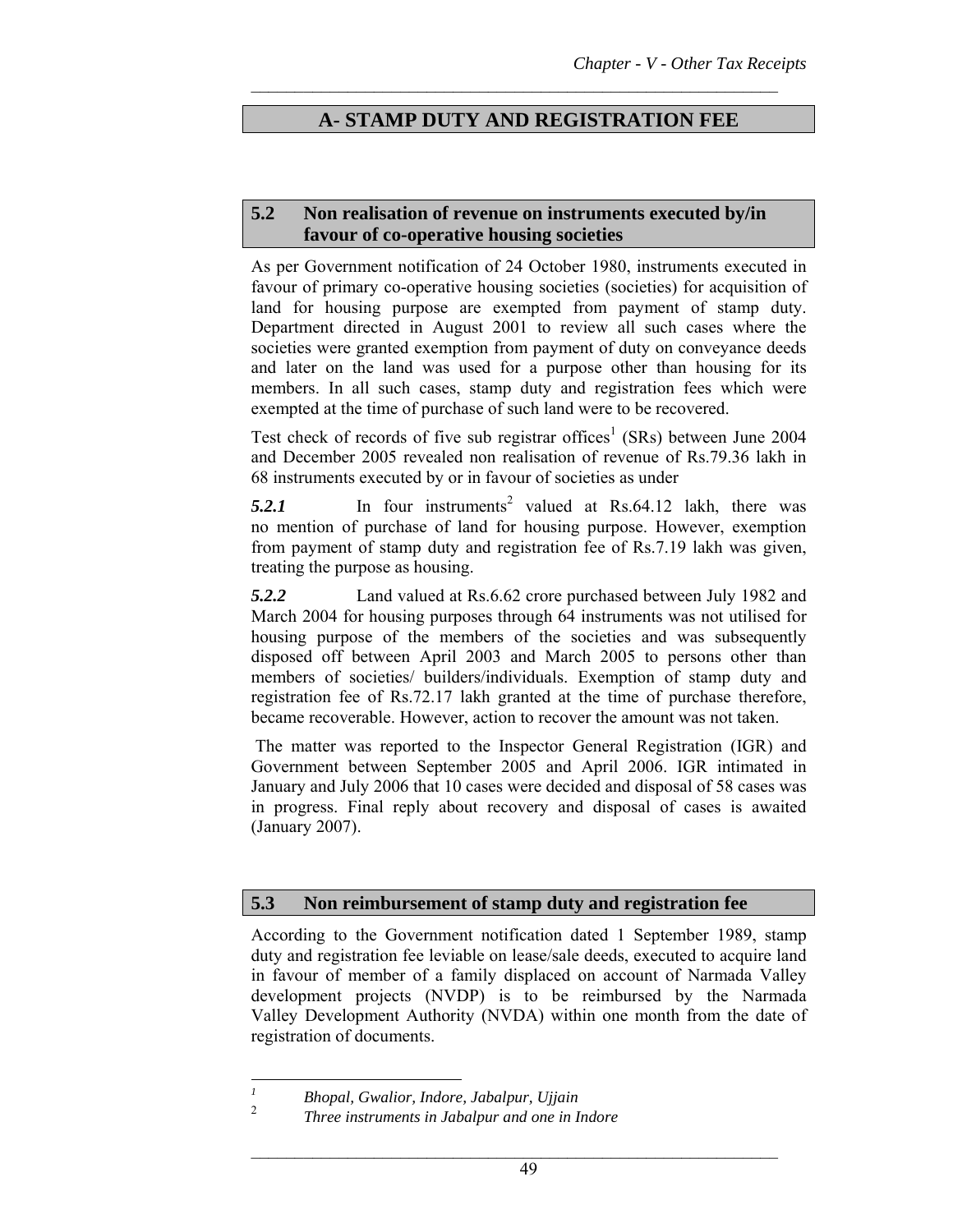$\mathcal{L}_\text{max}$  and the contract of the contract of the contract of the contract of the contract of the contract of

Test check of records in seven SR offices<sup>3</sup> between March and December 2005 revealed that 190 sale deeds were executed in favour of persons displaced on account of NVDP during April 2002 to March 2005. However, stamp duty and registration fee of Rs.46.97 lakh though reimbursable to Government was not reimbursed by NVDA. No demand was raised by sub registrars to NVDA. This resulted in non realisation of Government dues to that extent.

After this was pointed out, IGR intimated between January and July 2006 that an amount of Rs.37.33 lakh had been reimbursed in 149 cases. Final reply is awaited in remaining cases (January 2007).

The matter was reported to the Government between November 2005 and April 2006; their reply had not been received (January 2007).

### **5.4 Short levy of stamp duty and registration fee due to undervaluation/incorrect application of rates**

The Indian Stamp Act, 1899 and rules made thereunder require market value of property to be specified in any deed of transfer of properties for determining stamp duty and registration fee leviable. The instruments are liable to stamp duty at rates prescribed in the Act on the basis of nature and value of properties of each instrument. The SR is responsible for referring the cases, having less market value than that arrived at under market value guideline rules, to the Collector before registering the documents.

Test check of records of three SR offices<sup>4</sup> revealed between April and October 2005 that in ten documents of sale/gift deeds registered between May 2003 and March 2005, either the market value of the property was undervalued or lower rate of duty<sup>5</sup> were applied treating the gift as co-ownership deed. The SR did not refer the cases to Collector for determination of market value of properties and duty leviable. The undervaluation of properties and incorrect application of rates resulted in short levy of stamp duty and registration fee of Rs.5.41 lakh..

After this was pointed out, the IGR intimated in July 2006 that six cases had been disposed off and Rs.0.78 lakh recovered in two cases while the action in four cases was still in progress.

The matter was reported to the Government between November 2005 and February 2006; final reply had not been received (January 2007).

*5 Co-ownership deed- one percent Gift/sale deed - eight per cent (one percent less on share of female transferee)* 

 *3 Alirajpur (Jhabua), Bhikangaon (Khargone), Guna, Hoshangabad, Indore, Khandwa and Ujjain 4*

*Bhopal, Jabalpur, Seoni Malwa (Hoshangabad)*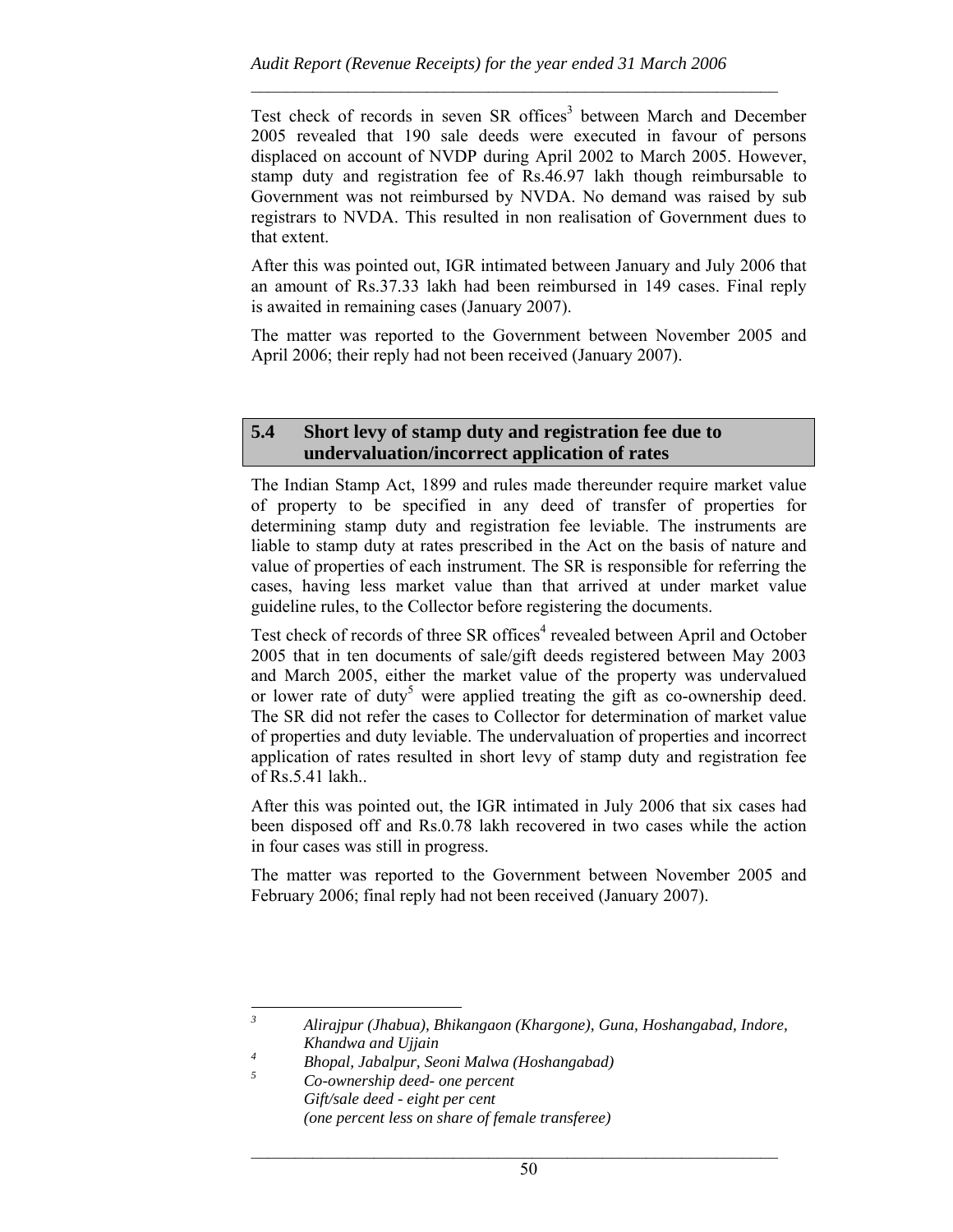# **B- ENTERTAINMENT DUTY**

 $\mathcal{L}_\text{max}$  and the contract of the contract of the contract of the contract of the contract of the contract of

#### **5.5 Non levy of entertainment duty on cinema houses**

Madhya Pradesh Entertainments Duty and Advertisements (MPEDA) Tax Act, 1936 provides that no entertainment duty shall be levied on prescribed amount<sup>6</sup> collected by proprietor from spectators provided that adequate facilities are provided to spectators in cinema hall. The details of these facilities were required to be presented by the proprietor of cinema hall to respective collectors. Collector, if not satisfied with the facilities provided, could order for recovery of the entertainment duty earlier exempted.

Test check of records of four districts excise offices<sup>7</sup> revealed between June 2005 and March 2006 that 15 proprietors of cinema houses collected Rs.38.69 lakh between April 2002 and January 2006 on sale of tickets<sup>8</sup> for providing facilities to spectators in the cinema hall. Neither details of facilities provided in cinema halls were submitted by proprietors to collectors nor were these called for by the collectors. Thus, entertainment duty of Rs.11.49 lakh though leviable on Rs.38.69 lakh was not levied.

After this was pointed out, district excise officers (DEOs) stated between June 2005 and March 2006 that necessary action would be taken after due verification, further report has not been received (January 2007).

The matter was reported to the Excise Commissioner and Government between August 2005 and April 2006; their reply had not been received (January 2007).

#### **5.6 Non recovery of entertainment duty from cable operators**

MPEDA Tax Act and Madhya Pradesh Cable Television Network (Exhibition) Rules, 1999 provide that every proprietor of cable television network and hotel or lodging house providing entertainment through cable service shall pay entertainment duty at prescribed rates.

Test-check of records of seven district excise offices<sup>9</sup> revealed between February 2005 and March 2006 that entertainment duty of Rs.14.95 lakh from 222 cable operators and eight proprietors of hotels or lodging houses providing entertainment through cable service during April 2001 to January 2006 was not recovered by the department. This resulted in non realisation of duty of Rs.14.95 lakh.

 *6 <sup>6</sup>* Rs. 2 per ticket with effect from 1 May 2003, prior it was Re.1 per ticket.

*Dhar, Ratlam, Sagar, Vidisha* 

*<sup>8</sup> April 2002 to April 2003 at the rate Re.1 per ticket on sale of 220246 tickets and May 2003 to January 2006 at the rate of Rs.2 per ticket on sale of 18,24,209 tickets*. *<sup>9</sup>*

*Betul, Burhanpur, Damoh, Dewas, Dhar, Ratlam and Sagar*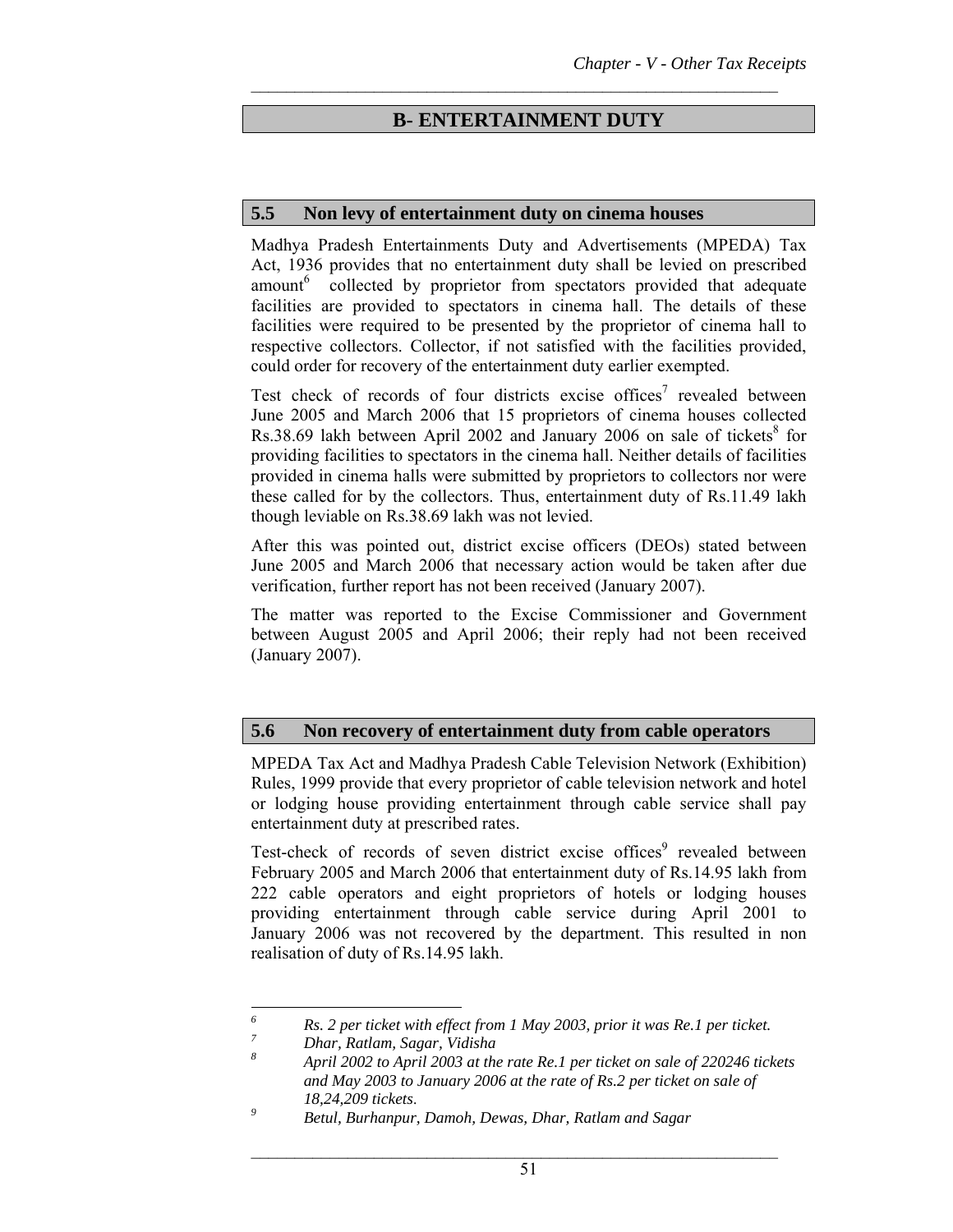After this was pointed out the DEO Betul and Assistant Commissioner Excise (ACE) Sagar stated between June and October 2005 that audit would be intimated about recovery after investigation. Whereas remaining DEOs stated between February 2005 and March 2006 that audit would be intimated after recovery of dues. Further report in the matter had not been received (January 2007).

 $\mathcal{L}_\text{max}$  and the contract of the contract of the contract of the contract of the contract of the contract of

The matter was reported to the Excise Commissioner and Government between April 2005 and March 2006; their reply had not been received (January 2007).

## **5.7 Non levy/recovery of advertisement tax**

MPEDA Tax Act, provides that every proprietor of an entertainment shall pay advertisement tax on every advertisement exhibited at an entertainment at a rate not exceeding Rs.50 per month.

Test check of records of five district excise offices<sup>10</sup> revealed between July 2005 and March 2006 that advertisement tax for the period from April 2002 to January 2006 was neither paid nor recovered from 403 cable operators and five video operators. This resulted in non levy/realisation of advertisement tax of Rs.5.60 lakh.

After this was pointed out, the DEO Dhar stated in March 2006 that necessary action would be taken, excise officer Rajgarh stated in November 2005 that advertisement tax was payable only when advertisements were exhibited on cinema screen, excise officer Ujjain stated in August 2005 that there was no provision about recovery of advertisement tax in M.P. Cable Rules, 1999, whereas the excise officer Sehore and Shivpuri stated in July 2005 that appropriate action would be taken after receiving instructions from higher authorities. The replies are not tenable as advertisement tax is not regulated under M.P. Cable Rules 1999. Provisions for levy of tax on every advertisement exhibited on cinema screen or any other place are already contained in the MPEDA Tax Act. Further reply was awaited (January 2007).

The matter was reported to the Excise Commissioner and the Government in April 2006; their reply had not been received (January 2007).

 $10<sup>10</sup>$ 

*<sup>10</sup> Dhar, Rajgarh, Sehore, Shivpuri and Ujjain*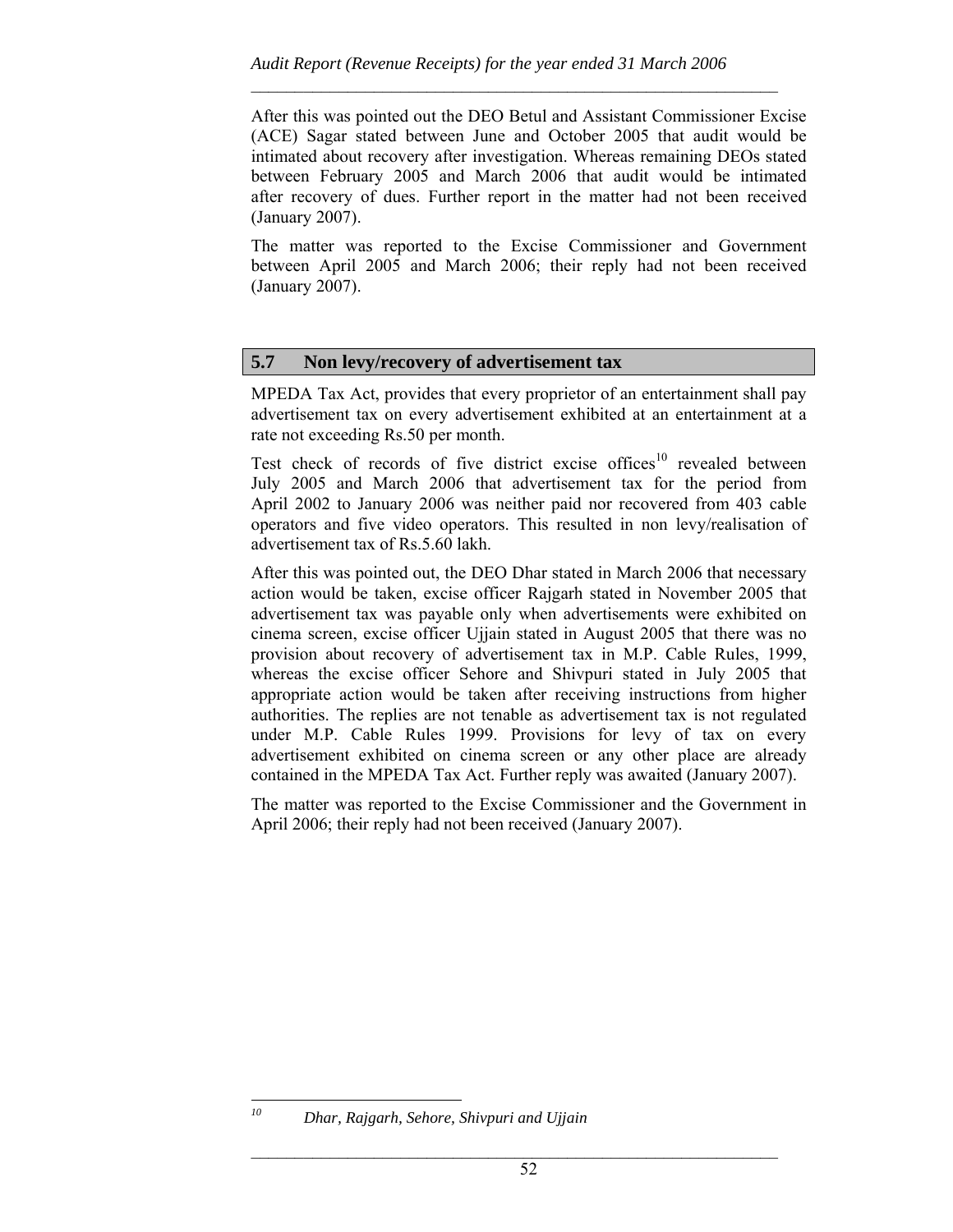# **C - LAND REVENUE**

 $\mathcal{L}_\text{max}$  and the contract of the contract of the contract of the contract of the contract of the contract of

### **5.8 Loss of revenue due to application of incorrect rate of premium and ground rent of land**

Under the provisions of revenue book of circular (RBC), Government land can be disposed of in different ways including by grant of lease. The application for allotment of land should be submitted to Government through collector of the respective district. The collector on receipt of application will assess premium and ground rent of the land in accordance with the provisions of RBC at standard rates fixed by Government from time to time and forward it to Government.

Government land measuring 8,000 sq. feet was allotted to *Akshya* Heart Hospital, Bhopal in July 2002. Test check of records revealed that as per existing standard rates approved by Government, premium of land and annual ground rent worked out to be Rs.83.64 lakh and Rs.6.27 lakh respectively. However, it was incorrectly assessed by Collectorate and allotted on premium of Rs.24 lakh and ground rent of Rs.0.60 lakh. This resulted in loss of revenue of Rs.59.64 lakh of premium and annual ground rent of Rs.5.67 lakh.

After this was pointed out, Government stated in November 2006 that instructions for review of the case would be issued.

### **5.9 Loss of revenue due to reduction in the amount of premium and ground rent without assigning any reason.**

Test check of records of Collectorate Bhopal and Nazul Officer Capital Project Bhopal between September 2005 and January 2006 revealed that Government reduced amount of premium and annual ground rent without assigning any reason against proposal of the collector. This resulted in loss of revenue of Rs. 66.26 lakh on account of premium and recurring annual loss of Rs.3.31 lakh of ground rent in two cases as detailed below:

Government allotted land in January 2002 to a housing co-operative society of Bhopal, Collectorate assessed premium at Rs.78.41 lakh and ground rent of Rs. 3.92 lakh in accordance with the standard rates. Government, however, reduced premium to Rs.36.15 lakh and annual ground rent to Rs.1.81 lakh without assigning any reason for the same.

In another case of Nazul Officer Capital Project, Bhopal, Government land measuring 6,000 sq. feet was allotted to trust without any premium and rent of Re.1 only per annum. No reason for grant of land without premium and at reduced ground rent was assigned. This resulted in loss of revenue of Rs.25.20 lakh in the shape of premium of Rs.24 lakh and annual ground rent of Rs.1.20 lakh.

After this was pointed out, Government stated in November 2006 that instructions for review of the cases would be issued.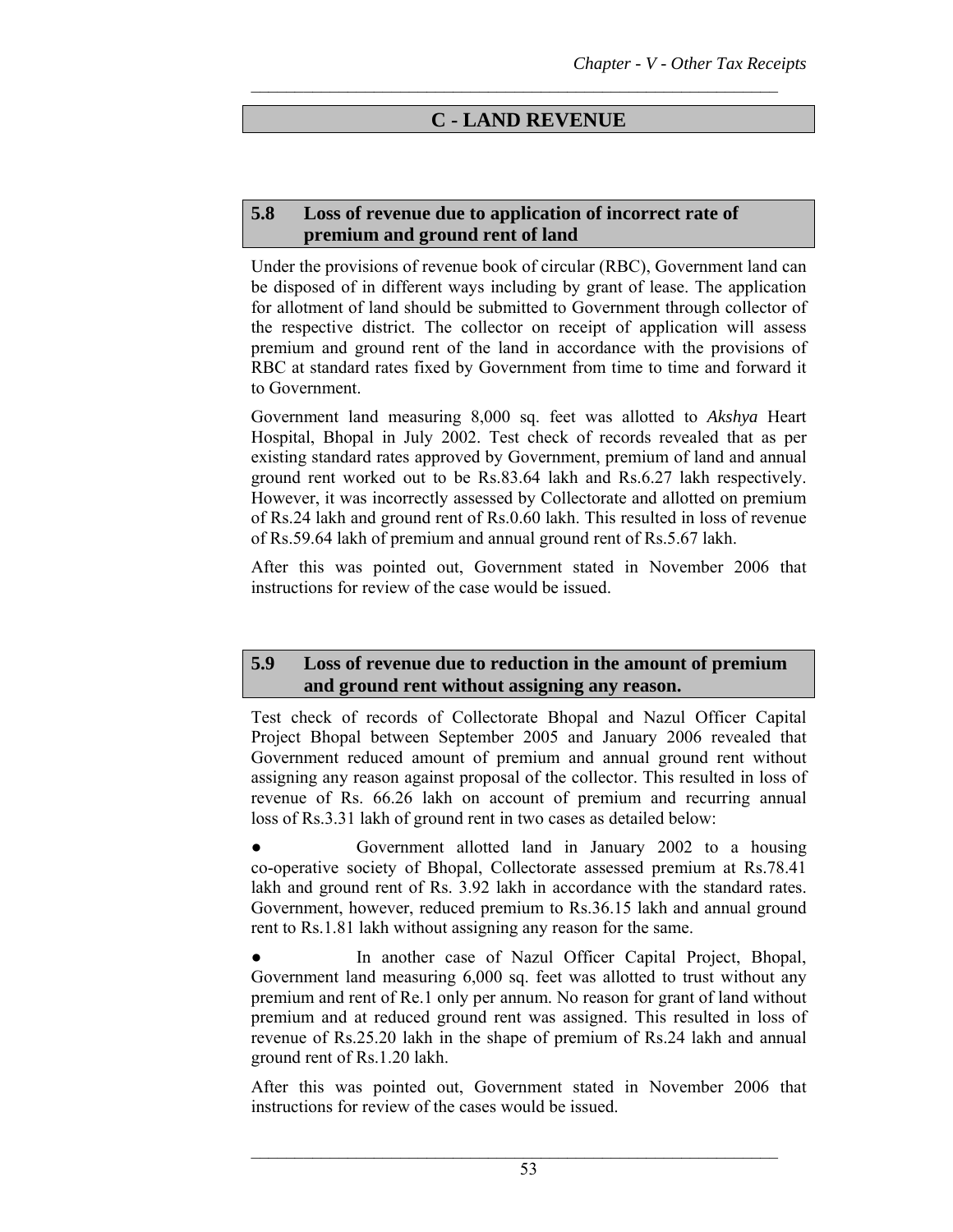$\mathcal{L}_\text{max}$  and the contract of the contract of the contract of the contract of the contract of the contract of

# **5.10 Non execution and registration of lease deed**

As per provisions of para 28 of RBC, lessee is required to execute and register lease deed in respect of land allotted to him within the reasonable time. The lease documents are liable for stamp duty and registration fee under Indian Stamp Act, 1899 and Registration Act, 1908 respectively.

Test check of records between September 2005 and March 2006 of three *Nazul* officers<sup>11</sup> revealed that lease deeds valued at Rs. 843.89 lakh executed in favour of five lessees between January 2002 and June 2005, were not registered. This resulted in non realisation of revenue of Rs.70.89 lakh of stamp duty and Rs.50.63 lakh of Registration fee.

After this was pointed out, Government replied in November 2006 that instructions would be issued for reviewing the cases.

### **5.11 Non levy of stamp duty on partition/Gift document of building on Nazul land**

Indian Stamp Act, 1899 provides that any instrument where co-owners of a property divide or agree to divide property or orders for, effecting partition, release or gift of the property are passed by revenue authority, such instruments are liable for registration and stamp duty.

Test check of records of four Collectorates<sup>12</sup> between September 2005 and January 2006 revealed in five cases that orders for partition, gift, release of buildings on  $nazul<sup>13</sup>$  land and mutation were passed by revenue authorities between February 2002 to November 2005 but no stamp duty and registration fee were levied. This resulted in loss of stamp duty of Rs.29.86 lakh and registration fee of Rs.1.25 lakh.

After this was pointed out, Government stated in November 2006 that cases would be reviewed and action would be taken accordingly.

#### **5.12 Non renewal of leases of** *nazul* **plots**

As per instruction dated January 2000 issued under Madhya Pradesh Land Revenue (MPLR) Code 1959, land under the occupation of *pattadars* is required to be renewed after expiry of lease period. For this, *Pattadars* are required to be informed well in advance and steps for renewal of leases are required to be started. The revised assessment is applicable from the financial year following the year in which the assessment is made.

 $11$ *11 Bhopal, Neemuch and Rewa* 

*<sup>12</sup> Bhopal, Hoshangabad, Katni and Rewa* 

*<sup>13</sup> Nazul land is that land which is the property of Government*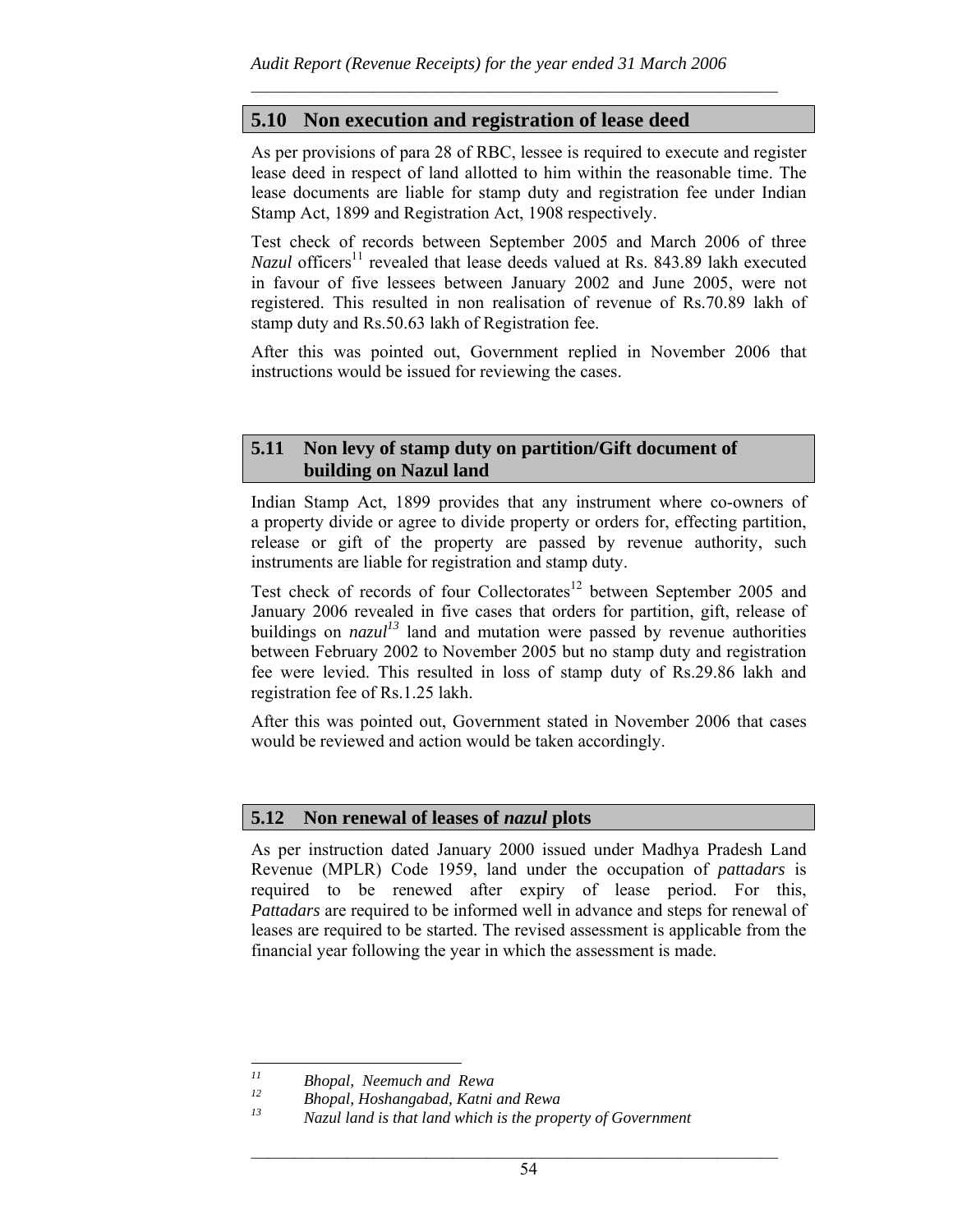Test check of records in nine *nazul* offices<sup>14</sup> between September 2005 and January 2006 revealed that 19,851 leases granted between 1951-52 to 1974-75 were due for renewal between 1981-82 to 2004-05 after expiry of period of 30 years. But no steps were taken by the department for renewal of leases after expiry of the period of lease. This resulted in loss of revenue of Rs.3.08 crore for the period 2001-02 to 2005-06.

 $\mathcal{L}_\text{max}$  and the contract of the contract of the contract of the contract of the contract of the contract of

After this was pointed out Government stated in November 2006 that, instructions would be issued for reviewing the cases.

### **5.13 Short assessment of diversion rent and premium.**

MPLR Code, provides that where land is diverted for any purpose other than the purpose for which it was previously assessed, than land revenue shall be payable at the rates applicable to the purpose for which it has been diverted. The rates of diversion rent and premium are periodically revised by Government.

Test-check of records of Collector (Diversion) Indore revealed in November2005 that agricultural land measuring 10,63,626 square feet of village Limbodi was diverted for residential purposes in May 2005. However, diversion rent was assessed incorrectly at Rs1.48 lakh at agriculture rates instead of Rs.14.78 lakh applicable for residential purposes. Similarly in nine cases 24,99,938 square metre land situated in the villages within four Kms. from Nagar Nigam Border, was diverted for commercial/residential purposes in September 2002 and October 2003. However, premium was incorrectly assessed at Rs.22.67 lakh at agriculture rate instead of Rs.35.73 lakh applicable for commercial/residential purposes.. This resulted in short realisation of premium of Rs.13.06 lakh.

After this was pointed out the sub divisional officer issued revised assessment order in case of diversion while with regard to premium he stated that the action would be taken after scrutiny of cases.

The matter was reported to the Commissioner Settlement and Land Record and Government between December 2005 and January 2006; their reply had not been received (January 2007)

## **5.14 Non raising of demand of diversion rent, premium and fines**

According to RBC, the sub-divisional officer (Revenue) shall intimate to the tahsildar concerned, the demand for re-assessed rent on diverted land used for purposes other than agriculture to incorporate the change in the tahsil record. Further, demand of premium, diversion rent and fine imposed under the penal provisions of MPLR Code and RBC is also to be noted in the demand and collection register (DCR) of the concerned tahsil.

 $l4$ 

*<sup>14</sup> Bhopal, (C.P.), Bhopal, Balaghat, Gwalior, Indore, Itarsi (Hoshangabad), Jabalpur, Mandla and Rewa*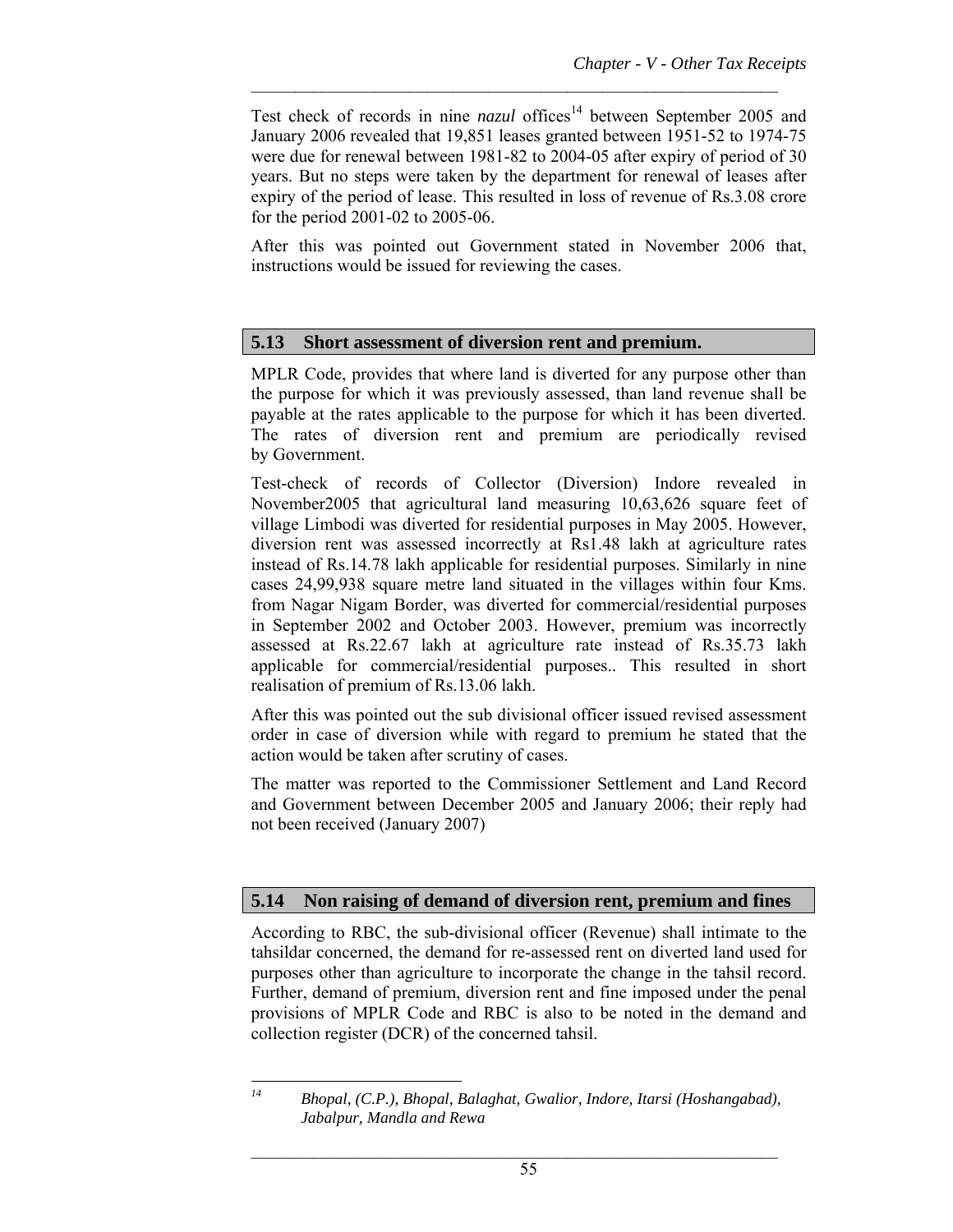Test-check of records of three tahsils<sup>15</sup> revealed in May 2005 that diversion rent, premium and fine Rs.18.54 lakh in respect of 454 cases of 38 villages for the period from 2002-03 to 2003-04 were not noted in DCRs of concerned tahsils. No demand was raised for the same. This resulted in non realisation of revenue of Rs.18.54 lakh.

 $\mathcal{L}_\text{max}$  and the contract of the contract of the contract of the contract of the contract of the contract of

After this was pointed out, the concerned tahsildars stated in May 2005 that action to raise the demand would be taken.

The matter was reported to Government/department between June 2005 and May 2006; their reply had not been received (January 2007).

#### **5.15 Non levy/recovery of process expenses**

Under the provisions of Madhya Pradesh *Lokdhan Adhiniyam*, process expenses of three *percent* of the principal amount due from the defaulters, shall be included in the demand to be raised against RRC.

Test-check of records of six tahsils<sup>16</sup> revealed between April 2005 and June 2005 that process expenses of Rs.15.42 lakh recoverable on the principal amount of Rs.5.14 crore recovered against RRCs during the period from April 2001 to March 2005 was neither included in demand by recovery officers nor deposited by defaulters. This resulted in non levy/realisation of Rs.15.42 lakh.

After this was pointed out, Tahsildar Gyaraspur (Vidisha) stated June 2005 that revised demand notice, would be issued while remaining tahsildars stated between April 2005 and June 2005 that information from banks would be called for to ascertain exact amount of principal amount collected and action would be taken accordingly.

The matter was reported to the Government/department between June 2005 and April 2006; their reply had not been received (January 2007).

#### **5.16 Non recovery of collection charges**

According to *Panchayat Raj Adhiniyam*, 1993 and instructions (June 1999) issued thereunder, the amount collected by Government on account of land revenue, cess, fees and other taxes shall be credited to *'Panchayat Raj Nidhi*' after deducting 10 per cent of the amount collected as collection charges.

Test-check of records of five tahsils<sup>17</sup> revealed between April 2005 and October 2005 that revenue of Rs.83.26 lakh collected during the period from October 2000 to September 2005 was credited by tahsildars to

*16 Banda (Sagar), Dabra (Gwalior), Datia, Deosar (Sidhi), Gyaraspur (Vidisha) and Pandurna (Chhindwara)* 

 $15\,$ *15 Bhikangaon (Khargone), Dabra (Gwalior) and Shivpuri* 

*<sup>17</sup> Bhikhangaon (Khargone), Datia, Pali (Umaria), Pandurna (Chhindwara) and Ratlam*